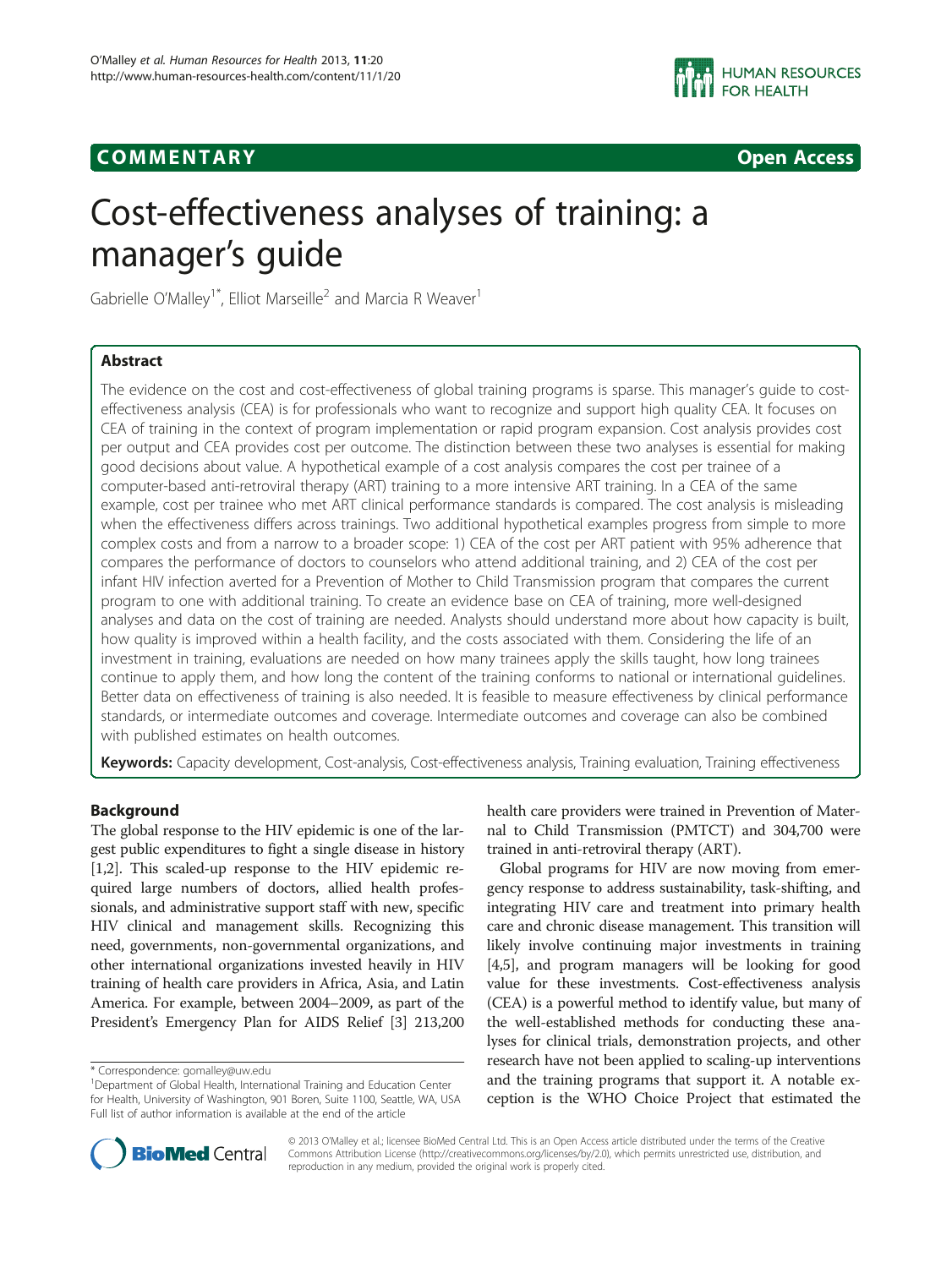cost-effectiveness of interventions that would contribute to achieving the Millennium Development Goals [\[6\]](#page-7-0).

Program managers will find evidence is sparse on the cost-effectiveness of global training programs in general [[7\]](#page-7-0) and HIV training programs in particular [[8\]](#page-7-0). Schooling and training are investments, known as human capital [[9\]](#page-7-0). CEA of global training to date have focused on how and who to train, as well as training as a component of a larger intervention. Analyses of how to train have addressed the most effective means of training a specific group of health care providers [[10](#page-7-0)-[13](#page-7-0)]. Analyses of who to train have addressed task-shifting or task-sharing in which training was extended to a group of health care providers who assumed new responsibilities for specific services [[14](#page-7-0)-[18](#page-7-0)]. Finally, some analyses have estimated the costeffectiveness of interventions that included training for the health care providers who implemented them [\[19-21\]](#page-7-0).

To create an evidence base on the CEA of training, program managers will need to deploy analytic resources wisely. This article has been written as a guide for program managers who may not be economists, but want to recognize and support high quality CEA of training. It focuses on the approaches and challenges associated with conducting CEA of training in the context of program implementation or rapid expansion of programs. For a general consumer's guide, please see the Panel on Cost-Effectiveness in Health and Medicine's book [[22](#page-7-0)] or articles [\[23-25](#page-7-0)]. The National Library of Medicine offers a free, less technical resource in its online course "Health Economics Information Resources: A Self-Study Course", which focuses on identifying CEA studies, and appraising their quality [\[26\]](#page-7-0). For professionals who plan to conduct CEA, Drummond et al. [[27](#page-7-0)] is a well-respected introduction. In addition, UNAIDS [\[28\]](#page-7-0) created guidelines with instructions for conducting cost analyses of HIV prevention strategies that can be extended to other HIV programs such as training. These excellent resources, however, predate the scale-up of HIV treatment and care and are oriented to trials, demonstration projects, and other research.

This manager's guide begins with definitions of cost analysis and CEA. Understanding the distinction between these two analyses is essential for making good decisions about value. Then, three hypothetical examples of CEA of training programs are presented: 1) cost per trainee who met ART clinical performance standards; 2) cost per patient with 95% ART adherence; and 3) cost per HIV infection averted. Each example provides insights on both measures of cost and effectiveness that would contribute to a CEA in the context of program scale-up.

#### Cost analysis

A cost analysis estimates the cost per unit of output, where costs are the value of all inputs that a program uses. The inputs typically consist of the time of trainers

and trainees, supplies, teaching materials, and possibly equipment, facility space and transportation. Consider a simple hypothetical example in which a program manager is planning to scale-up ART services at a clinic. S/he compares two trainings to upgrade the skills of 25 clinical staff in monitoring patients on ART. One is a computer-based training followed by a three-day practical workshop. The second is an intensive, two-week workshop followed by two on-site trainings. Table [1](#page-2-0) presents the cost for the two programs in three categories: 1) training program budget, 2) training venue contract, and 3) ministry of health contribution. For the personnel costs in the training program budget, the remuneration rate, which includes salary and fringe benefits, is multiplied by the number of units (e.g., hours, days, months). The subtotal, which is the sum of the cost for each person, is \$7,350 for the computer-based training, and \$12,250 for the intensive training.

A cost analysis can differ from a training program budget for at least two reasons: 1) multiple partners contribute to the training, and 2) some contributions are "in-kind." Training programs are often funded through a combination of contributions by donors, the ministry of health, and the trainees. In Table [1](#page-2-0), the cost also includes a training venue contract funded by a donor, and the ministry of health's contributions. Each partner has a "perspective" and a cost analysis conducted from the perspective of a single partner would focus only on that partner's budget. A cost analysis conducted from the societal perspective includes the contributions of all the partners as well as trainees and patients. In Table [1](#page-2-0), the total societal cost is \$12,025 for the computer-based training, and \$20,000 for the intensive training.

Some professional guidelines [\[22,23\]](#page-7-0), recommend that analysts report the cost analysis from societal perspective as a reference case so that costs are comparable across analyses. However, cost analyses could be reported from additional perspectives as appropriate. Program managers should expect analysts to identify the perspective of the analysis and acknowledge that some costs may not be included whenever the cost analysis is not conducted from the societal perspective.

Partners may contribute in-kind as well as with program budgets. In the example in Table [1](#page-2-0), the ministry of health contributes the trainees' time, which should be included in a cost analysis from a societal perspective even if their participation did not require an extra payment to the trainees. The trainees would have engaged in productive work had they not attended the training, which is the *opportunity cost* of trainees' time. The opportunity cost is the value of the most beneficial alternative feasible use of the resources. Please see the Glossary in Table [2](#page-3-0) for definitions of economic terms used in this manager's guide. This opportunity cost of the trainee's time is valued at the trainees' remuneration rate, which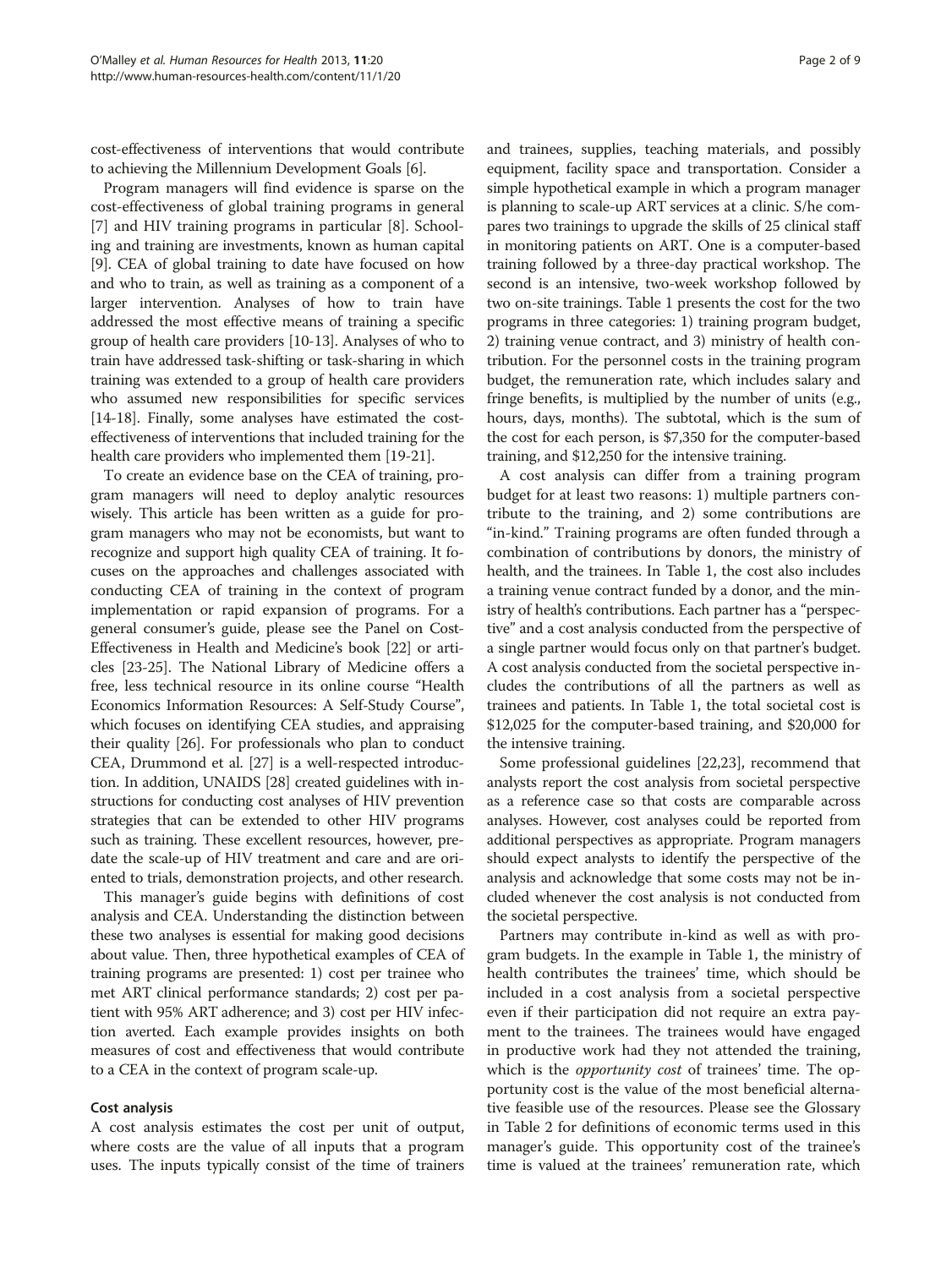|                                      | Computer-based training<br>and three-day workshop |                | Intensive two-week workshop<br>and two on-site trainings |                |                  |
|--------------------------------------|---------------------------------------------------|----------------|----------------------------------------------------------|----------------|------------------|
|                                      | Cost per unit                                     | <b>Units</b>   | Cost*                                                    | <b>Units</b>   | $Cost*$          |
| Training program budget              |                                                   |                |                                                          |                |                  |
| Curriculum designer                  | \$2.500/month                                     | $\overline{2}$ | \$5,000                                                  | $\overline{2}$ | \$5,000          |
| Subject matter experts               | \$200/hour                                        | 9              | \$1,800                                                  | 5              | \$1,000          |
| Trainer                              | \$100/day                                         | 3              | \$300                                                    | 10             | \$1,000          |
| Materials: participant manuals       | \$10/person                                       | 25             | \$250                                                    | 25             | \$250            |
| On-site training                     | \$1,000/site                                      | 0              |                                                          | 5              | \$5,000          |
| Subtotal training program            |                                                   |                | \$7,350                                                  |                | \$12,250         |
| <b>Training venue contract</b>       |                                                   |                |                                                          |                |                  |
| Rental                               | \$100/day                                         | 3              | \$300                                                    | 10             | \$1,000          |
| Meals and tea break                  | \$5/day                                           | 75             | \$375                                                    | 250            | \$1,250          |
| Subtotal training venue              |                                                   |                | \$675                                                    |                | \$2,250          |
| Ministry of health contribution      |                                                   |                |                                                          |                |                  |
| Trainees' time computer-based course | \$20/day                                          | 125            | \$2,500                                                  |                |                  |
| Trainees' time workshop              | \$20/day                                          | 75             | \$1,500                                                  | 250            | \$5,000          |
| Trainees' time on-site training      | \$20/day                                          |                | $\circ$                                                  | 25             | \$500            |
| Subtotal ministry of health          |                                                   |                | \$4,000                                                  |                | \$5,500          |
| <b>Total societal cost</b>           |                                                   |                | \$12,025                                                 |                | \$20,000         |
| Cost analysis                        |                                                   |                |                                                          |                |                  |
| Number of trainees                   |                                                   |                | 25                                                       |                | 25               |
| Cost per trainee                     |                                                   |                | 12025/25=\$481                                           |                | 20,000/25= \$800 |

# <span id="page-2-0"></span>Table 1 Cost analysis of a computer-based training to an intensive training

\*To calculate each cost, multiply the cost per unit by the number of units. The subtotal is the sum of all the costs in the category.

is \$20 per person per day in this example. In general, an average salary rate for each trainees' profession, gender and age group is used in the calculation; detailed data on each person's salary are not necessary.

For the cost analysis, the total societal cost is divided by the number of outputs. For training activities, the output produced is typically the number of people trained. In this example, the cost per trainee is \$481 for the computer-based training program, and \$800 for the intensive training. Program managers should, however, be wary of cost per unit of output. In routine reporting, someone who attended a one-hour lecture might be counted the same way as someone who completed a one-year fellowship, i.e., as a "person trained". Because of the large difference in resources required and presumably the skills enhancement achieved, an analysis that simply compared the cost per trainee would be misleading. A CEA that measures the cost per outcome can address differences in effectiveness across trainings.

#### Cost-effectiveness analysis (CEA)

As applied to health and medicine, a CEA estimates the cost per unit of health outcome such as an HIV infection averted or a year of life gained. The fewer dollars required to achieve an outcome, the more costeffective the intervention is considered to be. For example, an adult male circumcision program that costs \$500 per HIV infection averted is more cost-effective than a voluntary counseling and testing program that costs \$5,000 per HIV infection averted.

The scope of a CEA is determined by the denominator; only programs with a common denominator can be compared. For CEA with the broadest scope, the denominator is units of life measured by a combination of mortality and morbidity. Two widely used measures are: QALYs and DALYs. Both measures account for years of life gained from reduced mortality, and improved quality of life during years of reduced morbidity. Both measures also have weights for years of reduced morbidity ranging from zero to one, but the similarities end there. For example, QALYs measure quality of life where death is zero and full health is one, whereas DALYs measure disability where zero is full health and one is death. The measures also differ in objectives, how units of life are characterized, and the methods for calculating the weights associated with each characteristic. Gold et al. provide an excellent comparison between the two measures [\[29\]](#page-7-0).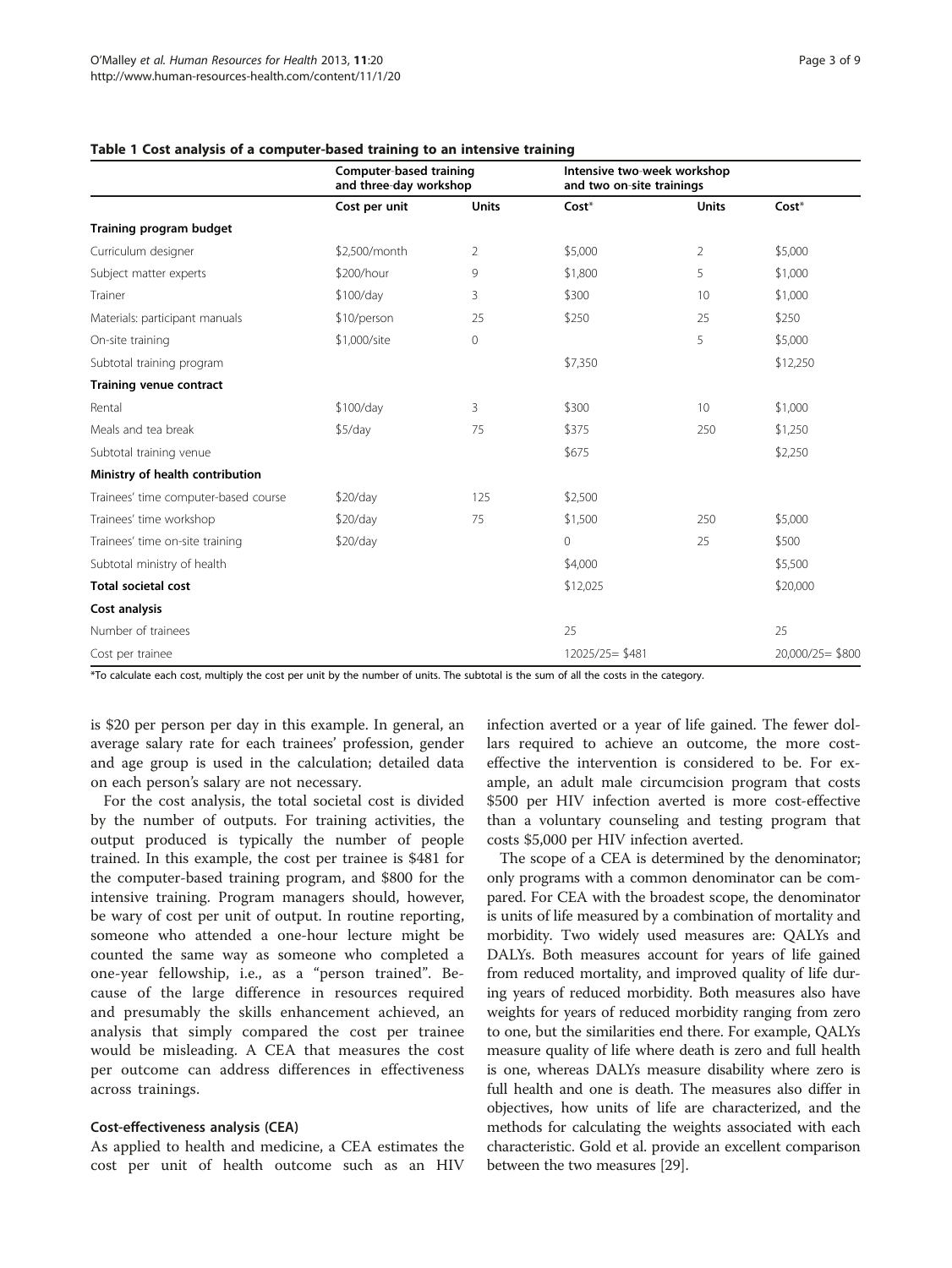#### <span id="page-3-0"></span>Table 2 Glossary of cost and cost-effectiveness terms

| Annuitization                                         | Method of allocating the cost of an investment (i.e. a capital cost) over the time period when it is used. When<br>discounting is ignored, annuitization is calculated as the cost of investment divided by the number of years of<br>life of investment.                                                                                                                                                                                                                                                                                                                                                                                                                                                                                                                                                                                              |
|-------------------------------------------------------|--------------------------------------------------------------------------------------------------------------------------------------------------------------------------------------------------------------------------------------------------------------------------------------------------------------------------------------------------------------------------------------------------------------------------------------------------------------------------------------------------------------------------------------------------------------------------------------------------------------------------------------------------------------------------------------------------------------------------------------------------------------------------------------------------------------------------------------------------------|
| <b>Capital Cost</b>                                   | It is an investment in an asset such as buildings, land, vehicles or equipment that is used over more than one year.<br>The investment is generally a single purchase that may precede the project, so that its cost is not always included in<br>the project budget. The asset has an opportunity cost and its annual cost call be allocated over time.                                                                                                                                                                                                                                                                                                                                                                                                                                                                                               |
| Cost analysis                                         | Estimate of the cost per unit of output, where outputs are the activities or services, such as health care providers<br>trained or patients treated.                                                                                                                                                                                                                                                                                                                                                                                                                                                                                                                                                                                                                                                                                                   |
| Cost-effectiveness analysis<br>(CEA)                  | Analysis of the cost per unit of outcome. The outcome serves as the denominator and must be the same for<br>interventions and programs that are compared. CEA of health and medicine, are generally conducted with<br>health outcomes.                                                                                                                                                                                                                                                                                                                                                                                                                                                                                                                                                                                                                 |
| Cost effectiveness ratio                              | The ratio of cost to outcomes. When two programs are not explicitly compared, the ratio represents the cost-<br>effectiveness of the program of interest relative to doing nothing.                                                                                                                                                                                                                                                                                                                                                                                                                                                                                                                                                                                                                                                                    |
| <b>Disability Adjusted Life Years</b><br>(DALY)       | A measure of the burden of disease of a population in terms of years lost due to ill-health or death. Years of life<br>are weighted from zero to one where zero represents full health and one represents death. Health is<br>characterized by disease categories, and the weights associated with diseases are determined by expert opinion.                                                                                                                                                                                                                                                                                                                                                                                                                                                                                                          |
| Dominance                                             | An intervention or program with a lower cost and better outcomes than the alternative.                                                                                                                                                                                                                                                                                                                                                                                                                                                                                                                                                                                                                                                                                                                                                                 |
| <b>Incremental Cost Effectiveness</b><br>Ratio (ICER) | The ratio of the difference in cost between two programs and the difference in their effectiveness. The ratio<br>represents the additional cost associated with each additional unit of outcome.                                                                                                                                                                                                                                                                                                                                                                                                                                                                                                                                                                                                                                                       |
| <b>Opportunity Cost</b>                               | The value of the most beneficial alternative feasible use of resources for an activity. For goods and services that are<br>purchased in a competitive market, the opportunity cost is simply the price. Goods and services that are not<br>purchased such as volunteer time should be valued at the cost of purchasing them. Similarly, for goods or services<br>that are subsidized or taxed, they should also be valued at cost to purchase them without the subsidy or tax.                                                                                                                                                                                                                                                                                                                                                                         |
| Perspective                                           | The point of view from which costs are calculated. Six potential perspectives for a cost analysis of training are:<br>1) Program perspective might simply be the program budget, 2) Donor perspective would include the budgets<br>of all programs that contribute to an output or outcome, 3) Provider perspective represents the costs of the<br>health care system, including ministry of health, hospitals and clinics, 4) Trainee perspective might be earnings<br>from private practice foregone while attending training, as well as tuition, 5) Patient perspective includes the<br>out-of-pocket expenditures for health care and the time devoted to care for themselves or family members. 6)<br>Societal perspective represents all costs regardless of who bears them including: programs, donors, providers,<br>trainees, and providers. |
| Quality Adjusted Life Year<br>(QALY)                  | A measure of health of a sample in terms of quality of life years of life lost due to ill-health or death. Years of<br>life are weighted from zero to one where zero represents death or an equivalent state, and one represents full.<br>Health is characterized by health states such as the ability to walk a mile and the weights associated with health<br>states are reported by patients or the community through various research methods.                                                                                                                                                                                                                                                                                                                                                                                                     |
| Remuneration                                          | The total amount of resources a consultant or employee receives including salary and fringe benefits.                                                                                                                                                                                                                                                                                                                                                                                                                                                                                                                                                                                                                                                                                                                                                  |
| Sensitivity analysis                                  | Calculation of alternative cost-effectiveness results when there is uncertainty about one or more parameters that<br>measure costs or effects. Sensitivity analysis is generally incorporated in CEA that are deterministic, meaning the<br>result is a point estimate. It helps to identify the extent to which uncertainty about a parameter would<br>substantially affect the estimate.                                                                                                                                                                                                                                                                                                                                                                                                                                                             |
|                                                       |                                                                                                                                                                                                                                                                                                                                                                                                                                                                                                                                                                                                                                                                                                                                                                                                                                                        |

As a practical matter, program managers rarely have time or funding to support a CEA that measures the specific contribution of training to health outcomes. Fortunately, an intermediate measure, such as the number of health care providers that perform a task competently, or an intermediate outcome such as the number of patients who adhere to treatment may be an appropriate denominator for some analyses. It may also be possible to collect original data on an intermediate measure and use published estimates to calculate the health outcomes. These three options are presented in three hypothetical examples below.

#### Intermediate measure

Continue with the hypothetical example above in which the computer-based ART training and intensive ART

training are compared. The program manager monitors a comprehensive set of costs that extend beyond the training events to include the cost of transfer of learning. As shown in Table [3](#page-4-0), the total societal cost of the computer-based training is \$12,025 and of the intensive training is \$20,000 as in Table [1.](#page-2-0) The cost analysis in Table [3](#page-4-0) also includes the time senior staff spent with graduates after the training to support them to apply their new skills, such as ad hoc sessions in the context of actual patient visits. This cost of the supervisors' time in providing this additional support is \$8,000 among graduates of the computer-based training versus \$2,000 among graduates of the intensive training. The total cost of the training and transfer of learning is \$20,025 for the computer-based training and \$22,000 for the intensive training.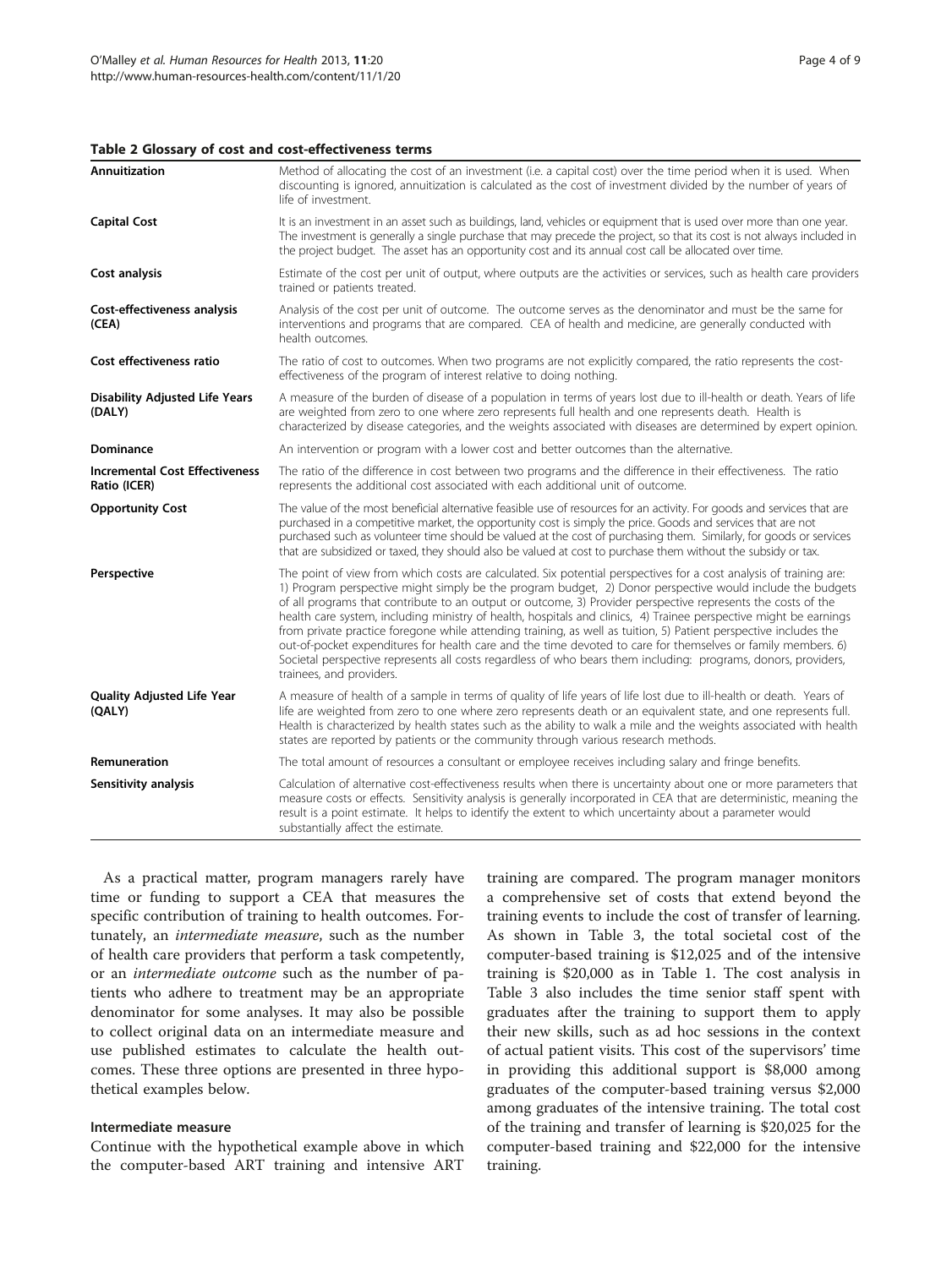<span id="page-4-0"></span>The program manager selects a set of tasks to measure clinical performance to compare the effects of the trainings. A graduate who performs 80% of the tasks correctly meets the standard. In spite of post-training support, only 15 graduates of the computer-based training meet the standard, whereas 22 graduates of the intensive training do. Each training is compared to no training, i.e., doing nothing, so the cost-effectiveness ratio is simply the total societal cost divided by the number of trainees who meet the standard. As shown in Table 3, the cost per successfully trained graduate of the computer-based training is \$1,335 versus \$1,000 for the intensive training.

The key to this result is collecting cost data on all the activities associated with transfer of learning and measuring effectiveness in terms of clinical performance. If success was measured simply by the number of trainees as in Table [1](#page-2-0), the lower cost per graduate might displace competence as the standard for selecting a training.

## Intermediate health outcomes

Intermediate health outcomes are used in a CEA with a somewhat broader scope. Consider an agency that is committed to providing ART to HIV-infected adults and children. Since the health benefits of ART are welldocumented [\[30](#page-7-0)-[33](#page-8-0)], a program manager might want to focus on extending coverage and improving adherence. The program manager's question in this instance is "How can I allocate my budget to provide high quality

|  |  | Table 3 CEA with an intermediate outcome: cost per  |  |
|--|--|-----------------------------------------------------|--|
|  |  | trainee who meets ART clinical performance standard |  |

|                                                                   | Computer-based<br>training and three-day<br>workshop | Intensive two-week<br>workshop and two<br>on-site trainings |
|-------------------------------------------------------------------|------------------------------------------------------|-------------------------------------------------------------|
| Cost of transfer<br>of learning*                                  |                                                      |                                                             |
| Cost of training                                                  | \$12,025                                             | \$20,000                                                    |
| Cost of follow-up<br>support by supervisors                       | \$8,000                                              | \$2,000                                                     |
| Total cost of transfer<br>of learning                             | \$20,025                                             | \$22,000                                                    |
| Cost analysis                                                     |                                                      |                                                             |
| Trainees                                                          | 25                                                   | 25                                                          |
| Cost per trainee                                                  | $$20,025/25 = $801$                                  | $$22,000/25 = $880$                                         |
| <b>Cost-effectiveness</b><br>analysis                             |                                                      |                                                             |
| Trainees who meets<br>ART clinical performance<br>standard**      | 15                                                   | 22                                                          |
| Cost per trainee who<br>meet ART clinical<br>performance standard | $$20,025/12 = $1335$                                 | $$22,000/23 = $1000$                                        |

\*Transfer of learning includes both the training events and follow-up support. \*\*The ART clinical performance standard is to perform 80% of the task correctly. According to this measure, the computer-based training was less effective.

care to the most patients?" This broader scope supports comparison of training programs to other activities that may affect coverage and adherence, such as pharmacy logistics, continuous quality improvement, or leadership initiatives.

In this hypothetical example (Table [4\)](#page-5-0), a clinic is providing ART in an impoverished urban setting where many patients have substance abuse problems, or other challenges to adherence. While good adherence is not a health outcome, studies showed that the correlation between good adherence and viral suppression is high [[34-38](#page-8-0)]. The program manager adopts an intermediate outcome; the number of patients maintaining 95% adherence. Some experts argue that setting a high standard for adherence is discouraging to patients, and alternative levels such as 80% or simply mean adherence among patients could also be used in an analysis [[35\]](#page-8-0).

Prior to training, relatively highly-paid doctors spend much of their time screening patients at risk for poor adherence, counseling them, and referring them for additional support. As shown in the Pre-training column of Table [4](#page-5-0), ART services cost \$150,000 and served 400 patients each year. Adherence is 95% among 360 patients (90%) at a cost of \$417 per patient with 95% adherence.

The program manager sees an opportunity to increase coverage through task-shifting or task-sharing and funded training for counselors to assume responsibility for the screening, counseling, and referral activities. In this example, as the measure of effectiveness shifts from trainees to patients, the benefits of an investment in training last several years when trained staff continue to apply their new skills. The annual measures of patient outcomes are compared to the annual cost of the investment in training. Distributing the cost of an investment over time is called "annuitization." Just as the use of a \$40,000 automobile can extend for 10 years at a cost of \$4,000 per year, the total cost of training, say \$20,000 in this example, that extends for four years is \$5,000 per year (for simplicity, discounting is ignored in these examples.) The annual cost depends on how many trainees apply the skills learned, how long they apply them, and how long the new skills remain the standard of care. For example, Hiner et al. reported that 65% of trainees provided voluntary counseling and testing in the Caribbean three years after training on these services [[39](#page-8-0)]. Namagembe et al. reported that improved clinical practice persisted for at least one year after a malaria case management training program [\[40\]](#page-8-0). Research in the United States showed that 50% of practice guidelines were outdated in 5.8 years [\[41\]](#page-8-0).

As shown in the Post-training column, the annual training cost is \$5,000. There are other changes in cost after the training. Personnel costs decrease from \$50,000 to \$30,000 as doctors with high salaries are replaced by counselors. The trained counselors move patients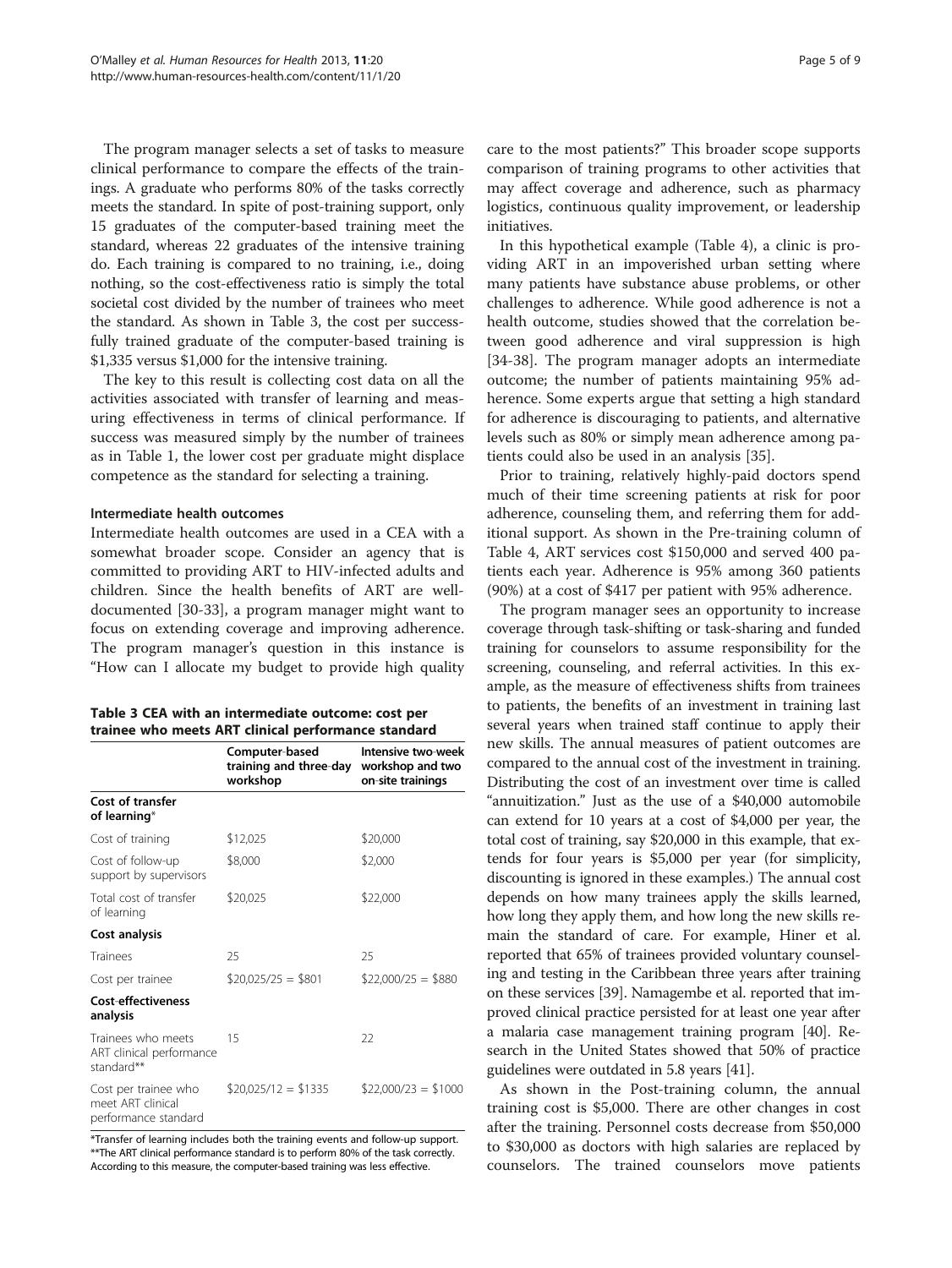<span id="page-5-0"></span>Table 4 CEA with an intermediate health outcome: cost per patient with 95% ART adherence

|                                                  | Pre-training | Post-training |
|--------------------------------------------------|--------------|---------------|
| Program cost                                     |              |               |
| Remuneration                                     | \$50,000     | \$30,000      |
| Medication                                       | \$100,000    | \$110,000     |
| Total program cost                               | \$150,000    | \$140,000     |
| Cost of training (annuitized)*                   | \$0          | \$5,000       |
| Total cost                                       | \$150,000    | 145,000       |
| Cost-effectiveness analysis                      |              |               |
| Number of patients                               | 400          | 440           |
| Percentage of patients with 95%<br>ART adherence | 90%          | 85%           |
| Number of patients with 95%<br>ART adherence     | 360          | 374           |
| Cost-effectiveness result                        |              | Dominates     |
|                                                  |              |               |

\*The annual cost of a \$20,000 training with a four-year life of investment is \$5,000.

\*\*No cost-effectiveness ratio is necessary, because a program with lower cost and higher effectiveness dominates the alternative.

through the ART screening, counseling, and referral process more quickly, which increases the number of patients on ART from 400 to 440. Some of the savings in personnel costs are offset by the cost of medications for 40 additional patients. Total program cost decreases from \$150,000 to \$140,000, which would not be the case if the total cost of training were allocated to the first year.

The quality of the new screening, counseling, and referral activities is, however, lower than before the training; the counselors are less effective than doctors. Adherence is 95% for 374 of 440 patients (85%). Nevertheless, the expanded coverage means that more patients achieve 95% adherence post training than before. The training dominates the alternative, because the total cost is lower and number of patients with 95% adherence is higher post training than before. The key to this result is tracking service volume to show the training is more costeffective than if the CEA focused only on adherence.

#### Health outcomes

The hypothetical example in Table [5](#page-6-0) combines data on coverage with published estimates of the health outcomes associated with PMTCT. Before an intervention is scaled-up in HIV care, there is generally extensive research on its effectiveness. It is neither feasible nor necessary for each training to replicate the earlier research. It is sometimes possible to apply the results of earlier research to estimate the effects of training on health outcomes. The CEA Registry is a good resource for identifying previous research on cost-effectiveness [[42\]](#page-8-0).

Even the best research, however, may not provide a single estimate of costs or effects. Results from a single study are reported as a mean and confidence interval, and results may not be identical across multiple studies. When there is uncertainty about parameter estimates, analysts conduct a sensitivity analysis with a base case and alternative estimates that show a range of costeffectiveness ratios. Uncertainty may exist for a variety of reasons and this example demonstrates a sensitivity analysis for estimates of health outcomes.

Considering PMTCT, HIV is transmitted during antenatal, delivery, and breastfeeding periods, but it is not possible to identify precisely the transmission associated with each period with available HIV testing methods. Research in the 1990's showed that, in the absence of treatment, HIV transmission in the antenatal or intrapartum period ranged from 19% to 30% and transmission during breastfeeding ranged from 10% to 16% [\[43](#page-8-0)]. More precise estimates may never exist, because the earlier studies proved that treatments were effective and it would now be unethical to withhold treatment. Consequently, a CEA would present a sensitivity analysis of the effect of a PMTCT training on HIV infections averted.

Begin with the cost analysis of the PMTCT program in a district hospital that cost \$100,000 per year. The program manager wants to know if money spent on counselors' training is well spent. If so, s/he will seek funding to extend this training to other PMTCT sites. Before the training, costs are apportioned across personnel, medications and capital categories as shown in Table [5](#page-6-0). Personnel costs are calculated in two categories: 1) clinic staff, including counselors, and 2) supervisory staff. For clinic staff, the number of full-time equivalent (FTE) staff providing counseling, HIV testing, and ART screening and treatment is multiplied by their remuneration rate per FTE for a total of \$65,000. For supervisory staff, the portion of their time spent supporting PMTCT is multiplied by their remuneration rate for a total of \$15,000. For supplies, \$15,000 is spent on HIV test kits, ARV drugs, and other supplies. Capital costs are calculated for three categories, each annuitized to an annual cost: 1) transportation is \$3,000, 2) equipment such as refrigerators, computers and furniture is \$500, and 3) building is \$1,500. The ministry of health provides the hospital building used for PMTCT free-of-charge. Nevertheless, absent PMTCT, the space could be used for other worthwhile activities. Its opportunity cost is approximated by the annual rent for equivalent space if procured on the market.

For the pre-training effectiveness, the program serves 1,000 women and infant pairs per year who complete the ARV regimen. The number of infant HIV infections averted each year is estimated by multiplying the number of women and infant pairs by the published antenatal and intrapartum transmission rates [[43\]](#page-8-0) and published estimate of 63% efficacy for the PMTCT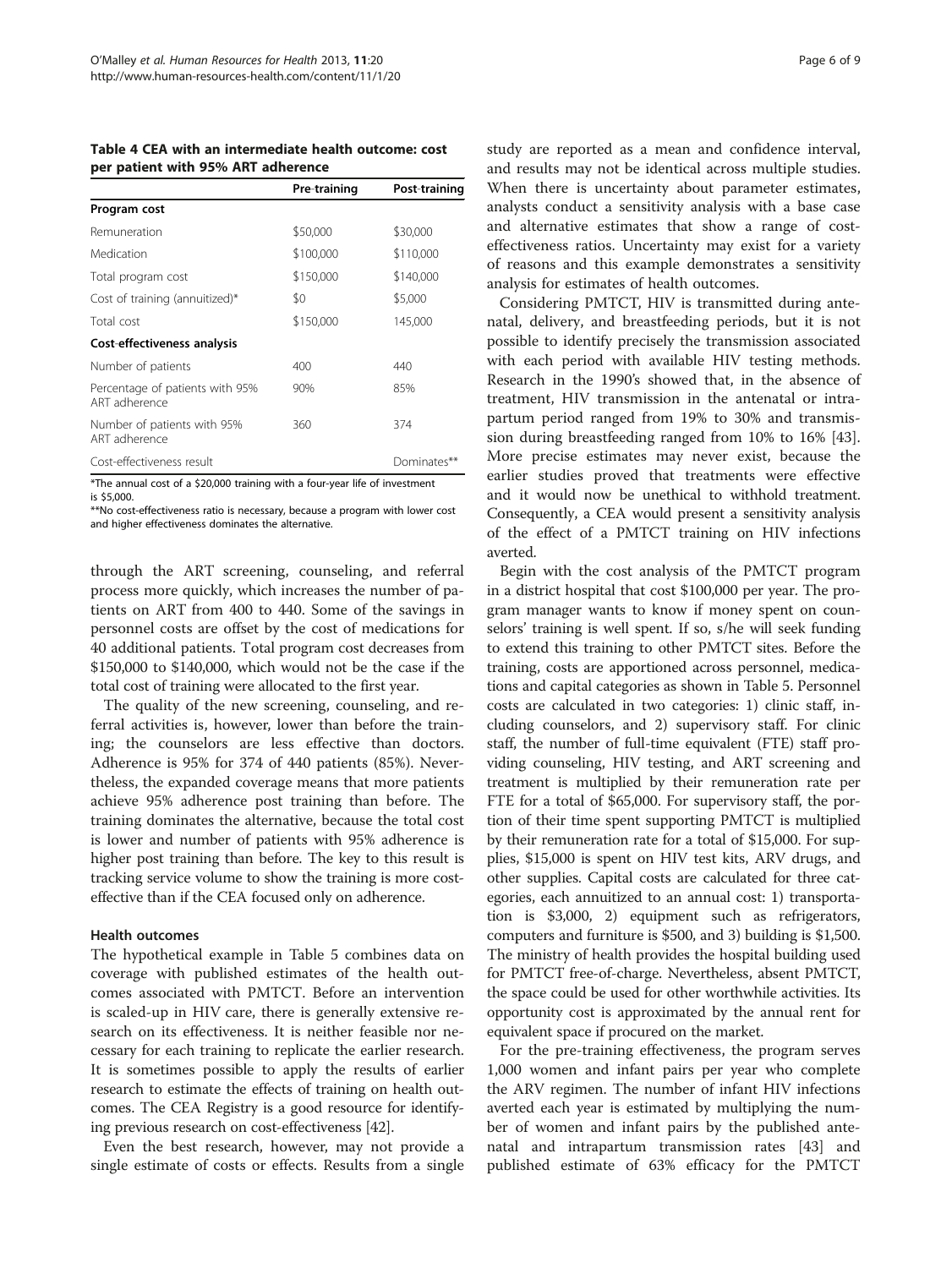<span id="page-6-0"></span>Table 5 CEA with a health outcome: cost per HIV infection averted

|                                                                                 | Pre-training                      | Post-training                                    |
|---------------------------------------------------------------------------------|-----------------------------------|--------------------------------------------------|
| Program cost                                                                    |                                   |                                                  |
| <b>Remuneration</b>                                                             |                                   |                                                  |
| Clinical staff, including<br>counselors                                         | \$65,000                          | \$72,000                                         |
| Supervisory staff                                                               | \$15,000                          | \$12,000                                         |
| Total remuneration                                                              | \$80,000                          | \$84,000                                         |
| Supplies, including HIV<br>test kits and ARV drugs                              | \$15,000                          | \$18,000                                         |
| Capital (annuitized)                                                            |                                   |                                                  |
| Vehicle                                                                         | \$3,000                           | \$3,000                                          |
| Equipment                                                                       | \$500                             | \$500                                            |
| <b>Building</b>                                                                 | \$1,500                           | \$1,500                                          |
| Training                                                                        | \$0                               | \$5,000                                          |
| <b>Total Capital</b>                                                            | \$5,000                           | \$10,000                                         |
| Total program cost                                                              | \$100,000                         | \$112,000                                        |
| <b>Estimate of effectiveness</b>                                                |                                   |                                                  |
| Number of mother infant<br>pairs that PMTCT                                     | 1000                              | 1200                                             |
| <b>Estimated vertical</b><br><b>HIV transmission before</b><br>and at birth $*$ |                                   |                                                  |
| Base case                                                                       | 25%                               | 25%                                              |
| Lower bound                                                                     | 19%                               | 19%                                              |
| Upper bound                                                                     | 30%                               | 30%                                              |
| Effectiveness of regimen<br>for mothers and infant                              | 63%                               | 63%                                              |
| <b>Estimated HIV</b><br>infections averted                                      |                                   |                                                  |
| Base case                                                                       | $(1000*.25*.63) = 158$            | $(1000$ <sup>*</sup> .25 <sup>*</sup> .63) = 189 |
| Lower bound                                                                     | 120                               | 144                                              |
| Upper bound                                                                     | 189                               | 227                                              |
| Cost-effectiveness analysis                                                     |                                   |                                                  |
| Incremental cost                                                                | $(5112,000 - 5100,000) = 512,000$ |                                                  |
| <b>Incremental HIV</b><br>infection averted                                     |                                   |                                                  |
| Base case                                                                       |                                   | $(189 - 158) = 31$                               |
| Lower bound                                                                     |                                   | $(144 - 120) = 24$                               |
| Upper bound                                                                     |                                   | $(227-189) = 38$                                 |
| Incremental cost-effectiveness<br>ratio (ICER)                                  |                                   |                                                  |
| Base case                                                                       |                                   | $($12,000/31)=$283$                              |
| Lower bound                                                                     |                                   | \$215                                            |
| Upper bound                                                                     |                                   | \$340                                            |

\*The effect of the training on MTCT is uncertain because there is a range of estimates for vertical HIV transmission before and during birth. The midpoint of the range is used to estimate effectiveness for the base case, and a sensitivity analysis is conducted with the lower and upper bounds. The base case and range are also reported for the number of HIV infections averted and ICER.

regimen provided at the clinic [\[44](#page-8-0)]. For the antenatal and intrapartum transmission rates, the base case uses the midpoint of the range of estimates (25%), and the sensitivity analysis uses the lower (19%) and upper (30%) bounds. As shown in Table 5, the base case estimate of the number of HIV infections averted is 158 with a range from 120 to 189.

Post-training, the cost changes in important ways. Because the counseling protocol requires longer counseling sessions and smaller group sizes, the personnel cost of clinical staff, including counselors, increases from \$65,000 to \$72,000 annually. The training includes routine record keeping, however, and allows senior nurses to take on supervisory functions formerly left to more highly paid supervisors. The result is a reduction in personnel costs of supervisors from \$15,000 to \$12,000 per year. The cost of supplies increases from \$15,000 to \$17,000, because more women and infants complete the PMTCT sequence and consequently use test kits and ARV drugs. The training program cost \$20,000 and it is estimated to have four years of benefit before skills degrade or staff members leave, with an annual cost of \$5,000 per year.

For the post-training effectiveness, the number of women and infant pairs who complete the PMTCT regimen increases to 1,200. The base case estimate of the number of HIV infections averted is 189 with a range from 144 to 227. Both cost and HIV infections averted increased. The incremental cost-effectiveness ratio is the increase in total cost  $(\$112,000 - \$100,000)$  divided by the increase in infections averted (189 – 158), which is \$283 per HIV infection averted with a range from \$215 to \$340.

# Conclusions

The cost data included in a cost analysis depend on its perspective. Some professional guidelines recommend that published cost analysis report the societal perspective, which include the cost of all partners, as well as trainees and patients. Cost analyses can, however, be misleading when the effectiveness of the trainings differ.

A CEA can guide program managers to make the best investments in training. The three hypothetical examples progressed from simple to complex costs and a narrow to broader scope to highlight key concepts about measuring the cost and effects of training in the context of program implementation or rapid expansion.

To create an evidence base on CEA of training, the examples in this manager's guide demonstrate the need for more well-designed analyses and data on the cost of training. Analysts should understand more about how capacity is built, how quality is improved within a health facility, and the costs associated with them. The analyses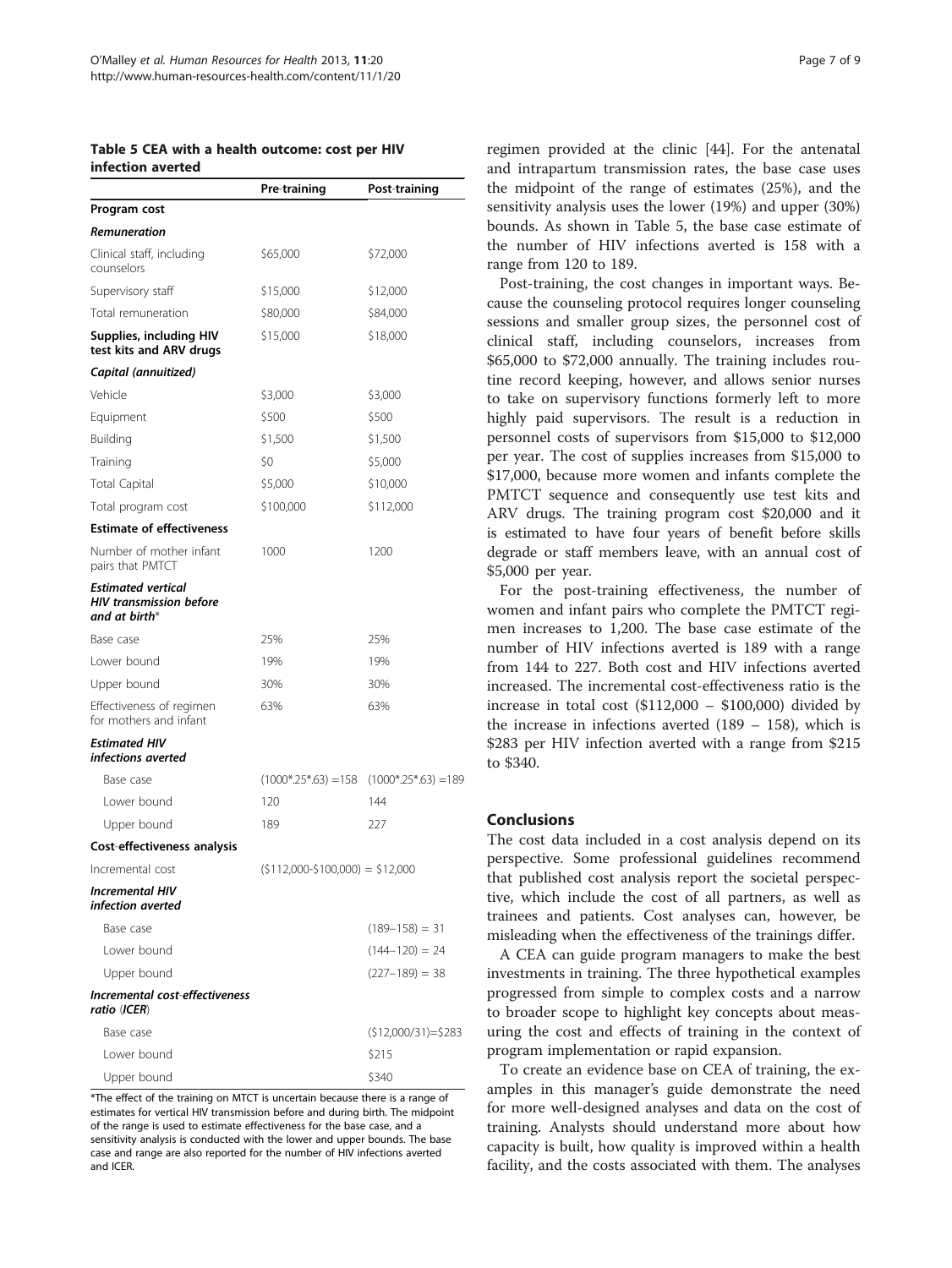<span id="page-7-0"></span>can then collect data on how the cost of capacitybuilding and quality improvement change in response to training. Considering the life of an investment in training, analysts should focus on how many trainees apply skills taught during the training, how long trainees continue to apply them, and how long the content of the training conforms to national or international guidelines.

The examples also demonstrate the need for better data on effectiveness of training programs. It is feasible to conduct CEA of training in which effectiveness is measured by clinical performance standards, or intermediate outcomes and coverage. Intermediate outcomes and coverage can also be combined with published estimates on health outcomes to estimate the effect of training on health outcomes. Program managers are encouraged to maintain a focus on these effectiveness measures rather than outputs and to invest in trainings with the lowest cost per improvement in them.

#### Authors' contributions

GO led manuscript conceptualization and outline, conducted literature review, and edited multiple manuscript iterations including contributing original text. EM provided substantial edits and contributed original text. MW wrote early drafts and substantial edits, and reviewed final manuscript. All authors read and approved the final manuscript.

#### Sources of support

This study and the activities detailed were developed and conducted by the University of Washington and I-TECH with funding from Cooperative Agreement U91HA06801-06-00 from the US Department of Health and Human Services, Health Resources and Services Administration (HRSA).

#### Author details

<sup>1</sup>Department of Global Health, International Training and Education Center for Health, University of Washington, 901 Boren, Suite 1100, Seattle, WA, USA. <sup>2</sup>Health Strategies International, 555 59th Street, Oakland, CA 94609, USA.

#### Received: 28 July 2012 Accepted: 19 April 2013 Published: 20 May 2013

#### References

- 1. Joint United Nations Program on HIV/AIDS (UNAIDS), Global Report: UNAIDS Report on the Global AIDS Epidemic, 2012. Available online at: [http://www.](http://www.unaids.org/en/media/unaids/contentassets/documents/epidemiology/2012/gr2012/20121120_UNAIDS_Global_Report_2012_en.pdf) [unaids.org/en/media/unaids/contentassets/documents/epidemiology/2012/](http://www.unaids.org/en/media/unaids/contentassets/documents/epidemiology/2012/gr2012/20121120_UNAIDS_Global_Report_2012_en.pdf) [gr2012/20121120\\_UNAIDS\\_Global\\_Report\\_2012\\_en.pdf.](http://www.unaids.org/en/media/unaids/contentassets/documents/epidemiology/2012/gr2012/20121120_UNAIDS_Global_Report_2012_en.pdf) Accessed on May 28, 2013.
- Kendall AE: U.S. Response to the Global Threat ofHIV/AIDS. Basic Facts. Congressional Research Service Repor; 2012. [http://www.fas.org/sgp/crs/](http://www.fas.org/sgp/crs/misc/R41645.pdf) [misc/R41645.pdf](http://www.fas.org/sgp/crs/misc/R41645.pdf).
- 3. The United States President's Emergency Plan for AIDS Relief: Capacity-building results [[http://www.pepfar.gov/press/sixth\\_annual\\_report/137144.htm\]](http://www.pepfar.gov/press/sixth_annual_report/137144.htm)
- 4. Kinfu Y, Dal Poz MR, Mercer H, Evans D: The Health worker shortage in Africa: are enough physicians and nurses being trained? Bull WHO 2009, 87:225–230.
- 5. The United States Government Global Health Strategy: [http://www.ghi.gov/](http://www.ghi.gov/resources/strategies/159150.htm) [resources/strategies/159150.htm.](http://www.ghi.gov/resources/strategies/159150.htm) Accessed on May 28, 2013.
- 6. Evans D, Tan-Torres Edejer T, Adam T, Lim S: WHO Choosing Interventions that are Cost Effective (CHOICE) Millennium Development Goals Team. Achieving the millennium development goals for health: Methods to assess the costs and health effects of interventions for improving health in developing countries. BMJ 2005, 331:1137–1140.
- Brown CA, Belfield CR, Field SJ: Cost effectiveness of continuing professional development in health care: a critical review of the evidence. BMJ 2002, 324:652–655.
- 8. McCarthy E, O'Brien M, Rodriguez W: Training and HIV-treatment scale-up: establishing an implementation research agenda. PLoS Med 2006, 3:e304.
- 9. Becker G: Human Capital. Chicago: University of Chicago Press; 1993.
- 10. Walker D, McDermott JM, Fox-Rushby J, Tanjung M, Nadjib M, Widiatmoko D, Achadi E: An economic analysis of midwifery training programmes in South Kalimantan, Indonesia. Bull World Health Organ 2002, 80:47–55.
- 11. Harlow KC, Sportsman S: An economic analysis of patient simulators clinical training in nursing education. Nurs Econ 2007, 25:24–29.
- 12. Arreola-Risa C, Mock C, Herrera-Escamilla AJ, Contreras I, Vargas J: Costeffectiveness and benefit of alternatives to improve training for prehospital trauma care in Mexico. Prehosp Disaster Med 2004, 19:318–325.
- 13. Fairall L, Bachmann MO, Zwarenstein M, Bateman ED, Niessen LW, Lombard C, Majara B, English R, Bheekie A, van Rensburg D, et al: Costeffectiveness of educational outreach to primary care nurses to increase tuberculosis case detection and improve respiratory care: economic evaluation alongside a randomised trial. Trop Med Int Health 2010, 15:277–286.
- 14. Hounton SH, Newlands D, Meda N, De Brouwere V: A cost-effectiveness study of caesarean-section deliveries by clinical officers, general practitioners and obstetricians in Burkina Faso. Human Resources for Health 2009, 7:34.
- 15. Clark KA, Mitchell EH, Aboagye PK: Return on investment for essential obstetric care training in Ghana: do trained public sector midwives deliver postabortion care? J Midwifery Womens Health 2010, 55:153-161.
- 16. Reynolds HW, Toroitich-Ruto C, Nasution M, Beaston-Blaakman A, Janowitz B: Effectiveness of training supervisors to improve reproductive health quality of care: a cluster-randomized trial in Kenya. Health Policy Plan 2008, 23:56–66.
- 17. Goodman CA, Mutemi WM, Baya EK, Willetts A, Marsh V: The costeffectiveness of improving malaria home management: shopkeeper training in rural Kenya. Health Policy Plan 2006, 21:275–288.
- 18. Sanders J: A family medicine training program in the Republic of Georgia: incorporating a model of chronic disease management. J Am Board Fam Med 2007, 20:557–564.
- 19. Adam T, Manzi F: Armstrong Schellenberg J, Mgalula L, de Savigny D, Evans DB: Does the integrated management of childhood illness cost more than routine care? Results from the United Republic of Tanzania. Bull World Health Organ 2005, 83:369–377.
- 20. Armstrong Schellenberg JRM, Adam T, Mshinda H, Masanja H, Kabadi G, Mukasa O, Theopista J, Sosthenes C, Nathan R, Wilczynska K, et al: Effectiveness and cost of facility-based Integrated Management of Childhood Illness (IMCI) in Tanzania. Lancet 2004, 364:1583–1594.
- 21. Harrison A, Karim SA, Floyd K, Lombard C, Lurie M, Ntuli N, Wilkinson D: Syndrome packets and health worker training improve sexually transmitted disease case management in rural South Africa: randomized controlled trial. AIDS 2000, 14:2769–2779.
- 22. Gold M, Siegel J, Russell L, Weinstein M: (Eds): Cost-Effectiveness in Health and Medicine. Oxford: Oxford University Press; 1996.
- 23. Siegel J, Weinstein M, Russell L, Gold M: Panel on cost-effectiveness in health and medicine: recommendations for reporting cost-effectiveness analyses. JAMA 1996, 276:1339–1341.
- 24. Weinstein M, Siegel J, Gold M, Kamlet M, Russell L: Recommendations of the panel on cost-effectiveness in health and medicine. JAMA 1996, 276:1253–1258.
- 25. Russell L, Gold M, Siegel J, Daniels N, Weinstein M: The role of costeffectiveness analysis in health and medicine. Panel on cost-effectiveness in Health and Medicine. JAMA 1996, 276:1172–1177.
- 26. Health Economics Information Resources: A Self-Study Course. <http://www.nlm.nih.gov/nichsr/edu/healthecon/index.html>.
- 27. Drummond M, Sculpher M, Torrance G, O'Brien B: Methods for the Economic Evaluation of Health Care Programmes. 3rd edition. Oxford: Oxford University Press; 2005.
- 28. Joint United Nations Programme on HIV/AIDS: Costing Guidelines for HIV Prevention Strategies. Geneva, Switzerland; 2000 Available online at [http://](http://data.unaids.org/Publications/IRC-pub05/JC412-CostGuidel_en.pdf) [data.unaids.org/Publications/IRC-pub05/JC412-CostGuidel\\_en.pdf.](http://data.unaids.org/Publications/IRC-pub05/JC412-CostGuidel_en.pdf)
- 29. Gold M, Stevenson D, Fryback D: HALYS and QALYS and DALYS, OH MY: similarities and differences in summary measures of population health. Annu Rev Public Health 2002, 23:115–134.
- 30. Hammer S, Squires K, Hughs M, Grimes J, Demeter L, Currier J, Eron J, Feinburg J, Balfour H, Dayton L, et al: AIDS clinical trials group 320 study team: a controlled trial of two nucleoside analogues plus indinavir in person with human immunodeficiency virus infection and CD4 cell